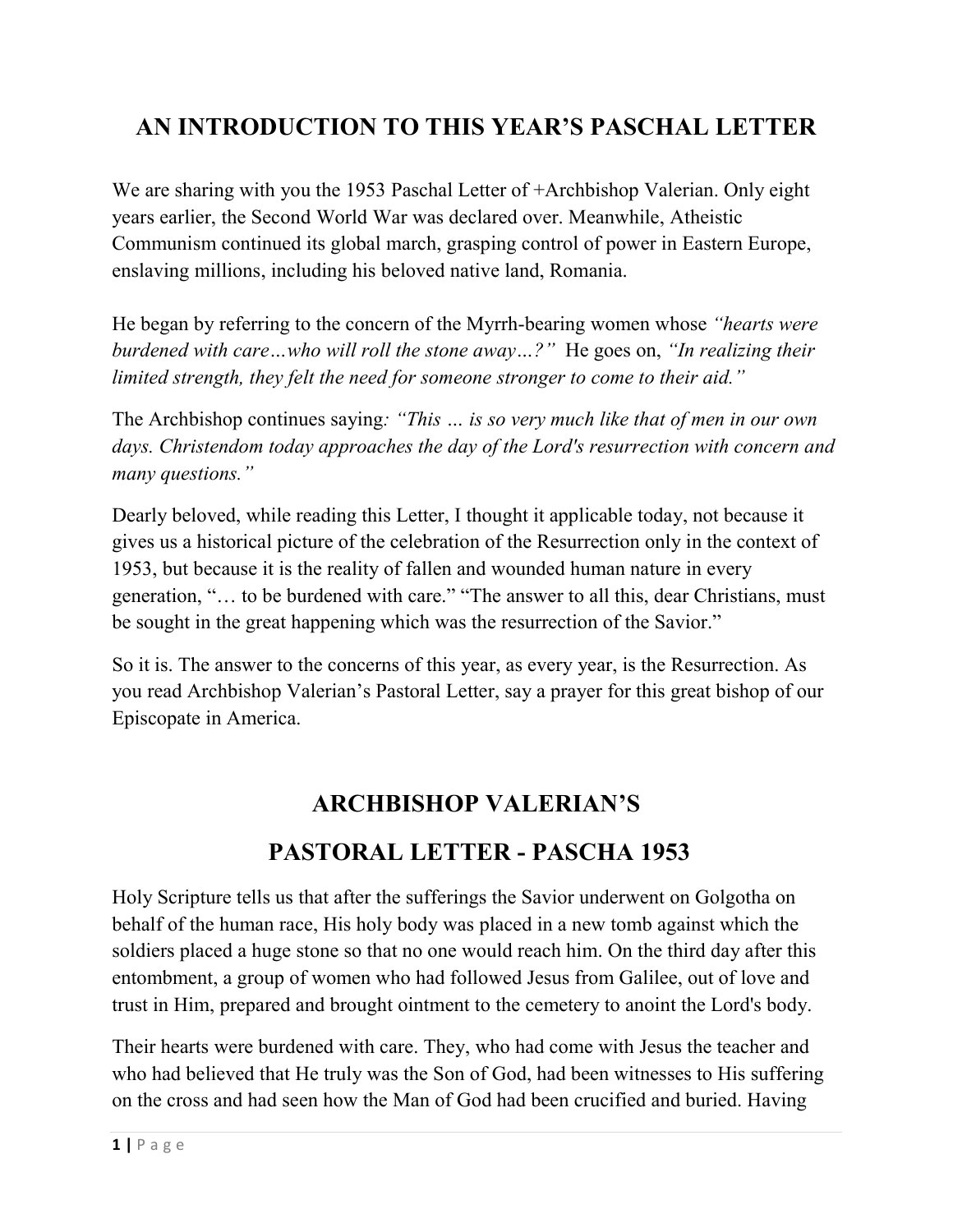forgotten the prophecies, these women were full of sorrow. They asked: How was it possible that He, who come into the world to save it, had allowed himself to be crucified? Echoing in the ears were the words of the thief deriding the Savior: "Are you not the Messiah? Then save yourself and us." But even so, with all this on their hearts, their great love for the great teacher was not overcome and they desired to at least take care of the tomb, anointing the body with ointment as was the custom. At the early dawn, on the way to the cemetery, they said to one another: "We are on our way but who will roll the stone from the entrance of the tomb?"

Poor women! In realizing their limited strength, they felt the need for someone stronger to come to their aid. They didn't know who and how, but still they continued forward. And so they arrived at the cemetery, and to their surprise, they found the stone rolled from the entrance to the Lord's tomb. Then the angel said to them:

"Why look among the dead for someone who is alive? He is not here; He has risen." (Luke 24:6)

And the angel commanded them to go to tell His disciples that Jesus had risen, but they "ran away from the tomb because they were frightened out of their wits; and they said nothing to a soul, for they were afraid." (Mark 16:8)

## Beloved Faithful,

This encounter of the women in holy Scripture is so very much like that of men in our own days. Christendom today approaches the day of the Lord's resurrection with concern and many questions. Fear and trembling have seized many souls. We approach the holy tomb on this great day of resurrection with doubts and vexations; millions on millions of men fallen in slavery and misery ask, "How is it that God has left us only tears and suffering, and how does He allow unbelievers to have the power to suppress us?" On the other hand, those grasping power, the suppressors, those who literally worship material things, see nothing in the Lord's resurrection other than old superstition and believe that they are charged with dominating heaven and earth. Christians filled with the fear of God, forget this colossal stone which suppresses Christianity and ask as did those women, who will roll it away, for human strength alone cannot accomplish it.

The answer to all this, dear Christians, must be sought in the great happening which was the resurrection of the Savior. Christendom must not forget that the trial and crucifixion of the Savior brought concern and discouragement to the apostles themselves. Peter denied him, the others fled, the women were frightened and thought that there was no hope, no way of salvation. Nevertheless, the Savior, fulfilling the scriptures, rose from